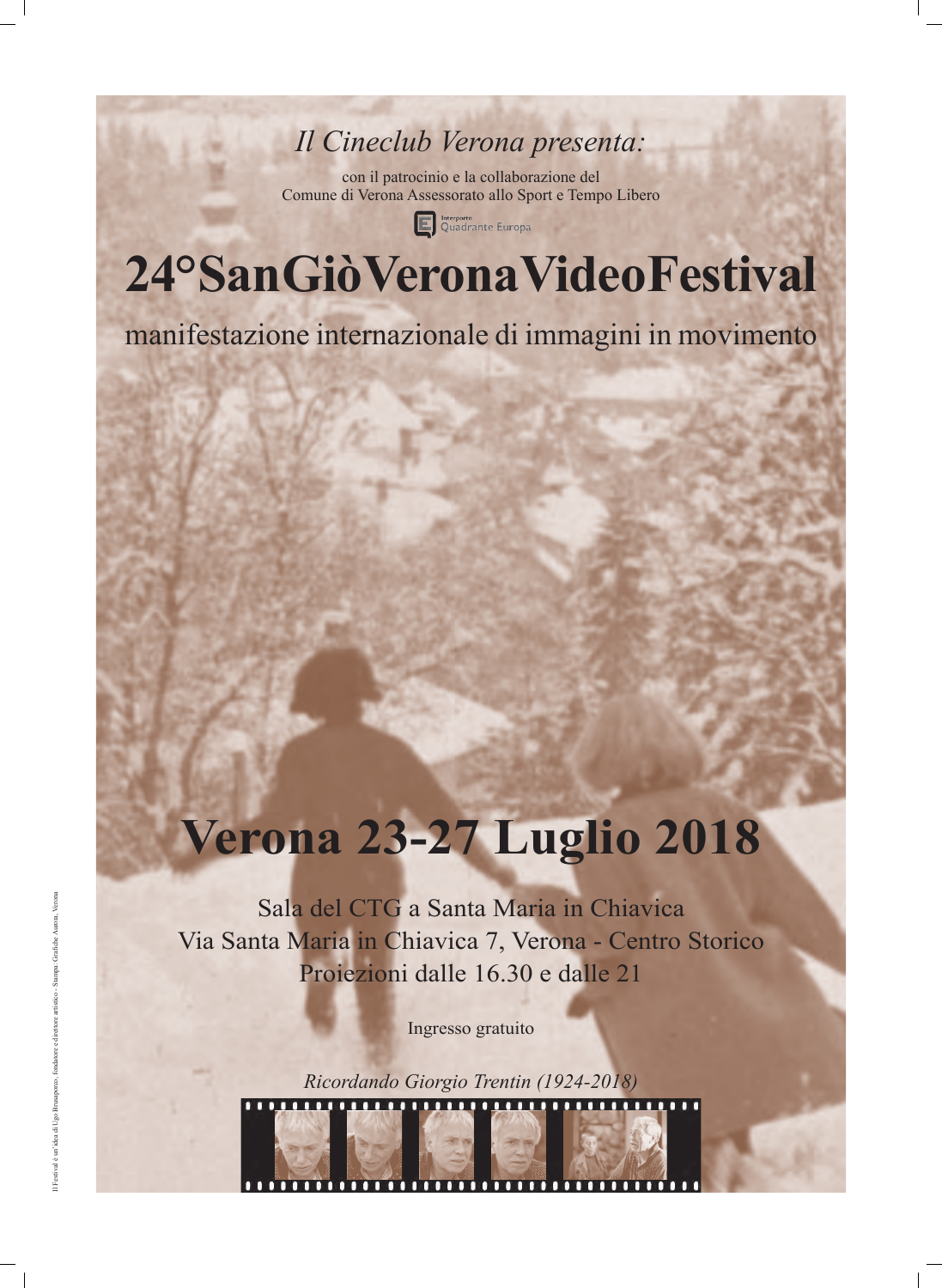San Giò Verona Video Festival 2018 Il Programma

#### **Lunedì 23 – Sera ore 21.00**

Festival Friends for Friends **Diane Peters and her Harp**

**Bamba di luglio (numero 12)** (Italia / 2018 / 3'48") scritto, diretto, montato, musicato e interpretato da Marco Schiavoni.

*Le bambe sono composizioni strumentali che ho cominciato a creare negli anni novanta. Le regole musicali sono molto semplici: struttura modulare, non più di cinque strumenti, durata massima 3 minuti e mezzo. Video a camera fissa e luce naturale.*

**A Priori** (Germany / 2017 / 05'40) Director Maité Schmitt. Animation Production Yuan Wang (Filmakademie Baden-Württemberg GmbH). Sound designer Stephan Dominikus Wehrle. Pre-existing music Georg Kästle. Animation: Sion Kim, Fabricia Schmitt, Emilia Reich, Maike Koller, Nadine Schwenk.

*To protect his books, Albert, the young librarian, must put his prejudice aside and make friends with a bat.*

festival@animationsinstitut.de

**Digital Afterlives** (Australia / 2017 / 04'45'') Experimental/Fiction Writer, Dancer, Co-Director & Co-Producer: Richard James Allen. Co-Director & Co-Producer: Karen Pearlman. A Physical TV Company Production

*An existential disaster comedy. A man in all white in an infinite black space is awakened by the bombastic strains of Franz Liszt's "Totentanz" ("The Dance of the Dead").* karenrachelpearlman@gmail.com

**Dva tramvaya** (Russia / 2017 /10' ) Animation Director Svetlana Andrianova. Screenplay: Svetlana Andrianova. Production Company: Soyuzmultfilm Film Studio. Cinematography: Igor Skidan-Bosin. Art Director: Anna Desnitskaya & Olga Usacheva. Music: Artem Fadeev. Sound: Artem Fadeev. Editing: Svetlana Andrianova.

*Klick and Tram - two city trams, leave their camp every morning.* sholud1@gmail.com

**Eternally Child** (Kosovo / 2017 /10'20'') Scritto, diretto e prodotto da Lorena Supi. Director of photography: Latif Hasolli. Editor: Nexhmi Mehmeti. Music by: Naim Krasniqi. Con: Xhevat Qorraj and Miran Zymberaj, Sheqerije Buqaj, Beslidhe Bytyqi, Kosovare Hoti, Joni Thimi *Moni, a ten year-old boy, lives with his father Xhema in great poverty. During a fatal meal, his father Xhema accidentally kills his son. All his life he will live cursed, blaming himself for what happened. In his last days, when he is very old, Xhema returns to the house where the tragedy happened to ask forgiveness of his son in order to release his soul and be able to pass away.*

**(Fool Time) JOB** (France / 2017 / 16'31'') Director: Gilles Cuvelier. Scenario : Gilles Cuvelier. Art Direction : Gilles Cuvelier. Edition : Gilles Cuvelier. Sets : Gilles Cuvelier. Sound Design : Fred Meert. Foley : Bertrand Boudaud.

*Pedro has found a job. A rare occurence in this period of recession. That's good news for him and his family. It's true that the job is rather strange... But the important thing is to have a job. Isn't it?* rvdboom@papy3d.com

**From on High** (Usa /2018 / 7'44") Director/writer/producer Dawn Westlake. DP/Editor/VFX: Pol Carrizo-Vilarroig .

*A Syrian refugee girl and a European boy combine religious forms to create a functioning secular peace.*

**L'homme et le poisson** (Canada/ 2018 /4' 08") di Written & Directed by: Lewis Leo.Animation Jon Corbiere. Sound Gavin Whelehan *Set against the backdrop of a vast, frozen tundra; a grizzled fisherman gets his comeuppance from a vindictive, yet familiar fish.*

**Le Marcheur** (Belgium / 2017 / 11'18'') Animation/Experimental. Written & Directed by Frédéric Hainaut. Animation: Frédéric Hainaut, Mathieu Labaye, Patrick Martial & Ghania Ouali. Voix: Dimitri Merchie. Musique: Mathieu Labaye. Montage: Frédéric Hainaut. Son: David Nelissen. Mixage: Louis-Philippe Fourez

*The Walker works in a poultry farm. Disgusted by his work, he gives it up and join the Indignados movement, diluting his anger in theirs.* annefrancoise@agenceducourt.be

**Souvenir D'un Ete** (RDC/ 2017/ 6') a film by Nelson Makengo. Lingala with French or English subtitles

*In another country, I discover my freedom, freedom that I sometimes miss in my country Congo. Freedom to have fun and to denounce.* **Disappeared** Anton Sokolov (Russia / 2017 / 01'58) Director of photography Aleksandr Martynov. Music Sergey Plotnikov. Actor Alexander Tsoy, Anna Starchenko

*Two people are driving in a car. Stress and mystery is in the air during their trip. We can't understand their goals and who they are to each other. They reach a final destination. Now they have to find out who will continue to go further.* mail@alexmart.ru

**The Waltz** Sanjiban Nath (India / 2017 / 09'23) Written & Directed by

Sanjiban Nath. Cinematography by Kiranmoy Bhuniya. Film Editing by Phalguni Chakraborty. Stars: Kalyan Chatterjee, Rumki Chatterjee, Mukul Seal

*Set in modern Calcutta, The Waltz is a lyrical unfolding of two elderly lives from two opposite social strata choked in the air of hopelessness.* sanjibannath@gmail.com

**El paisaje está vacío y el vacío es paisaje** (Spain, Cape Verde / 2017 / 15'00) Filmaker Carla Andrade. Editor, Sound Design Carla Andrade. *Study of the void when we see it in the cosmic scheme of things. We activate the gap, understanding the landscape as a sculpture. Reflection on the cosmovision proper to the Andean culture, where natural phenomena are intimately linked with mythical phenomena and social life. En el cortometraje de Carla Andrade el desierto de Atacama asume el protagonismo con imágenes estáticas de la inmensidad de ese espacio de alrededor de 2 minutos de duración cada una.* carla.fdez.andrade@gmail.com

**Le Portrait** (Francia / 2017/ 7') Director: Gabriel Allard. Animation: David Golay, Anahi Tenenbaum, Anna-Pauline Mahoudeau, Jessie Politano

*St. Petersburg, early twentieth century, a dark young man, lives recluse in a maid's room with a painting which represents a mysterious woman. Madly in love with this painting, he devours it during a crisis of dementia. He will spend the rest of his life trying to reproduce this woman's portrait on the walls of his room.*

#### **Martedì 24 – Pomeriggio ore 16.30**

**Djamilia** (Kirghizstan , Francia / 2018/ 84') Image & sound, Editing, direction Aminatou Echard. Sound editing & mixing Gil Savoy. Color timing Gadiel Bendelac. Languages: Kyrgyz, Uzbek, Russian, English. The original version is with French Subtitles.

*"At the beginning, a woman's voice can be heard, describing the self-confident and strong-willed Jamila, a young Kyrgyz woman who is the protagonist of Chingiz Aitmatov's eponymous 1958 novel. It's World War II and her husband is at the front, she's unhappy in her arranged marriage and decides to break with tradition and elope with her great love. A famous literary heroine, Jamila turns out to be an ideal subject for director Aminatou Echard to start conversations with women in Kyrgyzstan and gain access to their world. The topic is by no means an innocuous one. For whether the women are speaking about Jamila or about their own lives, it quickly becomes clear how powerful the conflicts, longings, and desires for self-determination still are. Echard shot her film on silent Super-8 film, recording the sound separately, yet the materiality of the film never feels retro. Instead, the film connects literature, reality and the present. The result is a set of carefully composed portraits whose beauty reflects both the candour of Aitmatov's novel and the strength of today's Jamilas. (Anna Hoffmann, Berlinale Forum Program)*

Parallel World (Pakistan / 2017 / 8') Written & Directed by Tareq Baddar. Cinematography by Yaser Fakhri. Film Editing by Ahmad Ramahi. Music by Ali Al Joujou. Stars: Razan Al-Ahmad, Muhammad Al-Hedeq, Abdullah Al-Hitawi

**A l'etranger** (France /2017/ 56') - Imagined, wrote and and directed by Heddy Maalem Coproduced by Les Films du Relief and the Compagnie Heddy Maalem. In 2016, the choreographer Heddy Maalem begins a world tour during which he films certain dancers having marked his career. He realizes 8 danced portraits gathered in this movie. *"Regarder ou filmer la danse ne donne pas toujours, et c'est un paradoxe, accès au danseur lui même. Sur scène, il s'efface devant le caractère qu'il incarne. C'est le signe de son talent. Réaliser ce film a été pour moi le moyen de retrouver un certain nombre de danseurs remarquables avec lesquels j'ai eu la chance de travailler, de leur rendre hommage et de permettre au spectateur de découvrir, au delà de leur don évident, le caractère exceptionnel de leur personnalité, la profondeur de leur âme sensible." (Heddy Maalem)* **Sagre Balere** (Italia /2017 / 75') di Alessandro Stevan

**Sarà Paradiso** *Un fiore nel cuore di Palermo* (Italia / 2017/ 42') scritto e diretto da Gaetano Di Lorenzo. Fotografia Giuseppe Vaiuso. Montaggio Pietro Vaglica. Musica Marco Betta. Con: Happy Agho, Diya Appadoo, Salvatore Bucca, Suor Anna Cugusi, Maria Concetta Leale, Md Dilu Miah, Daniela Miu, Ionut Mondan, Cinzia Pennino. Produzione: Associazione Arknoah e Nuova Ipsa Editore *Santa Chiara, basta dire così e tutti conoscono quel posto che sta nel cuore dell'Albergheria, precisamente alle spalle dello storico mercato di Ballarò. Appartenere a Santa Chiara vuol dire stare dalla parte di chi ha bisogno, di chi vuole un'opportunità di iniziare una nuova vita, in un paese straniero. Il documentario su questo complesso Salesiano vuole raccontare come si sviluppa una giornata qualsiasi, e come il lavoro del Direttore del Centro e dei volontari sia essenziale per l'equilibrio di un quartiere e di una città pieni di contraddizioni, di diseguaglianze, ma la cui anima multiculturale e la cui vocazione di accoglienza sono evidenti sin dalle architetture storiche, simboli di incroci e incontri secolari».*

#### **Sera ore 21**

Per ricordare un grande amico del Festival: Giorgio Trentin (1924-2018)

**Dongje il fogolâr** (Vette Filmitalia /1963 / 10') regia: Giorgio Trentin; organizzazione: Ugo Novello; fotografia (a colori): Berto Birello; assistente: Gianni Birello; musica: Egisto Macchi, edizioni musicali Rete; gli interni sono stati gentilmente concessi dalle famiglie Bierti e Montini e dalla Locanda Centrale di Gemona del Friuli; da una copia a 35mm ricavata da un internegativo ottenuto dal positivo 35mm conservato dall'autore.

**(Des)Fragmentação** (Portugal / 2017 / 03'30'') scritto, diretto, montato, musicato da Luis Miranda. Musica: "Snow Geese at Hagerman Wildlife Preserve". Con José Pedro Ferraz, Patrícia Afonso. João (John) remembers Maria (Mary). Their relationship: had, lived and gone. Of her, only the photographs. To him, all that remains of them: scattered around the room, glued to the wall. João remembers, empties, defragments... hiperfocalfilmes@gmail.com

**Mariposas** (Usa/ 2017/ 3') Director: Adrian Carey. Writers: Samanta Schweblin (based on the short story by), Evan Springhetti (screen play by). Cinematography by Alan J. Pierson. Film Editing by Adrian Carey. Music by Phoenix Glendinning Stars: Miguel Belmonte, Alice Chandler Hume, Teddy Kalin

*Set in a universe of magical realism, a boastful father prattles on superficially about his daughter to another parent in the school pick up line, but is unable to perceive her when it matters most. Based on Argentinian author Samata Schweblin's short story by the same name.* **165708** (Canada / 2017 / 6'37'') Writer, director, cinematographer: Josephine Massarella. Film Editing by Boyd Bonitzke, Josephine Massarella. Music by Graham Stewart. Star: Jasmine June Dong *Shot entirely in 16mm black and white film using single frame photography, 165708 employs in-camera techniques and chemical* 

*manipulation of processed film to produce an eidetic study of temporal elasticity. Techniques include stop motion, time-lapse, light painting, flicker, tinting, and toning.*

**Human** (Algeria / 2017/ 6'10") scritto e diretto da Issam Taachit. Fotografia: Amar Samai. Montaggio: Abdelkader Taachit. Con Iyad Hachachena, Akram Bensaid.

*This film is about trisomy. A child with Down's syndrome goes to a stadium to play with other children, but they do not accept him due to his trisomy. After that he lets himself fall into a trisomy dreamworld.* zikhou1985@yahoo.fr

**A Sonolenta** (Portugal / 2017 / 10'20) Directed by Marta Monteiro. Based on a short tale by Anton Tchekhov. Script: Marta Monteiro, Vanessa Ventura. Fotografia: Marta Monteiro. Montagem: Nuno Amorim. Música: Eduardo Raon. Animação: Daniela Duarte, Rui Gonçalves, Sofia Cavalheiro

*In a village house, Maria, a young housemaid, wants to sleep. She is very tired, but she is constantly disturbed by the crying of the child she takes care of, and by the requests of her masters.*

**The Art of Aping** (India / 2017 / 4' 49") Director, Writer, Animation and Mounting: Ananya Anil. Music: Rajat Dholakia.

*The film talks about how Indians, today, are blindly copying from the West, aspiring to dissolve all the cultural and lifestyle differences between us and them and satirically highlights that how the simplest of the jobs, such as, dressing, eating, defecating, etc., are no longer done the Indian way. The film also showcases the vainness of our* 

*choices and underlines how the Indian methods are not considered "cool" anymore. We are slowly making our lifestyles a carbon copy of theirs.* 

**Viti al Sole, Vita nel Buio** (Belgio, Italia / 2018 /9'50") Un film di Paolo Zagaglia. Aiuto regista Marco Zagaglia. Con Philip Parmentier e le voci di: il figlio Silvio Gobbi Marina Elisabetta Conocchioli, Il vecchio Luciano Guardati, sua figlia Alberta Ricottini Musica originale: Stéphan Collin Produzione: Irezumi Films. Versione italiana *Un film che parla di passioni che non muoiono mai, di tradizioni da tramandare, di filiazione, della fine, del futuro e anche, o soprattutto di vino, Soave o Amarone, non si sa… Un tentativo quasi disperato – ma veramente derisorio diffronte ai tentativi di gente che muore in terra o in mare – di fare un film surreale, di far vedere a dei vedenti un film come lo vedono dei ciechi, di ridurre l'essenza del cinema, immagini e suoni, al solo sonoro ma abitato da immagini audiodescritte che si possono percepire.*

**Toer** (Belgium, Netherlands / 2016 / 2'20'') scritto, diretto e animato da Jasmijne Cedee. Mixage Patrik Berx.

*A playfull and somewhat abstract handpainted animation with heaps of energy. A dedication to bicycle trackracing. Made in honor of " 't Kuipke" a wooden indoor track in Ghent, Belgium, where the 6 days of racing are held since 1922.*

**Creme de menthe** (Québec / 2017/ 23') Directors, Screenplay and Editing: Philippe David Gagné & Jean-Marc E.Roy. Cinematography Olivier Gossot. Original Score: Dragos, Érick d'Orion, Mériol Lehmann. With: Charlotte Aubin, Macha Limonchik, Fredéric Salvail, Guillaume Ouellet.

*After her father''s death, Renee comes back home, in saguenay, for the funeral. Forced to empty the house of her late father, she comes across a gigantic mess, the man having been a hoarder. in the six following days, Renee will try and seek her significance, her own presence, in this clutter.*

In 2011, the people of the Arabian lands revolted demanding their dignity, and what followed was a series of horrific events

**Netflix & Chill** (Netherlands / 2017 /06'46'') Written & Directed by Michael Middelkoop. Cinematography by Thijmen Doornik. Film Editing by Berend Boneschansker. Music by Juho Nurmela Stars: Yannick Jozefzoon, Romy Gevers

*After months of flirting and texting, a young man finally gets the message he's been waiting for: his dreamgirl invites him over. Her parents are gone and she's down for a good film. As the night progresses, one guy hoping to get lucky finds out that there's more at stake than his virginity.* m.middelkoop@gmail.com

**Refuge** (Argentina / 2017 / 05'21'') Written & Directed by Pamela De Massias De Bonne. Cinematography by Pablo Isa. Film Editing by Carlos Lascano. Music by Patrice Renson Stars: Gabriela Benedetti, Daniel Coelho

*Trapped by a dark beast, Chloe finds refuge in the attic of her home. The scariest things are those ones that we refuse to see.* pdemassiasdebonne@gmail.com

**Хамса – The Hamsa** (Russia / 2017 / 15'24'') Written & Directed by Gadzhimurad Efendiev. Director of Photography: Airat Yamilov. Editing Gadzhimurad Efendiev. Production Gadzhimurad Efendiev (Alexander Sokurov's filmmakers studio). Stars: Lidya Berbekova, Eldar Afashokov, Murat Kumykov, Mazhid Zhahgurazov, Mariam Sozaeva, Madina Dokshukina

*The young man, Isa by name, came back to his native city after leaving the prison. At half-destroyed, dark, left, surrounded by harsh and merciless mountains house seriously ill mother and his wife who lost the hope to have happy family life were expecting him. He did evil and was put in the prison, but the main difficulties are still expecting him in the future.*

#### **Mercoledì 25 – Pomeriggio ore 16.30**

Sceneggiatura: Alessandro Stevanon, Eleonora Mastropietro.

Fotografia: Alessandro Stevanon. Montaggio: Fabio Bianchini Pepegna. Musiche:Omar Codazzi, Raffaele D'Anello. Con Omar Codazzi, Adele Zanchi, Angelo Zibetti.

*Omaggio ad Omar Codazzi, icona di un genere - il liscio - che lo vede tra i protagonisti assoluti. Omar, cresciuto nella periferia di Milano e destinato a fare il carrozziere, ispirato dalle voci degli anni d'oro del liscio ascoltate nella più grande discoteca d'Italia, lo Studio Zeta di Angelo Zibetti, inizia proprio sul palco di quel locale la sua carriera di cantante di musica da ballo. Dopo quasi un decennio di attività conosce Adele, suo grande amore, che diventa la sua manager e che lo trasforma in una vera icona per gli appassionati del genere, capace di riempire con migliaia di spettatori piazze, locali e feste di paese. Il film racconta la storia di Omar e il suo lungo tour in tutte le regioni del Nord Italia nel suo ventesimo anno di carriera. Una vita tra pubblico e privato, simbolo di un'Italia minore, forse alle sue battute finali…*

#### **Sera ore 21**

**Giro Giro Tondo** (Italia /2018 / 9'3") scritto, diretto, montato e interpretato da Flavio Sciolé

*Video di natura sperimentale che rielabora un gioco ancestrale. I passaggi da una fotografia quasi in b/n a dei quasi subliminali in b/n creano ulteriori cicli, ulteriori circoli. Ulteriori patologiche ripetizioni.*

**SAN GIÒ VERONA VIDEO FESTIVAL Via Sottoriva 9a – 37121 Verona sangioveronavideofestival@gmail.com info: www.sangiofestival.it numeri utili durante il Festival: 348 2296619 - 347 8272632**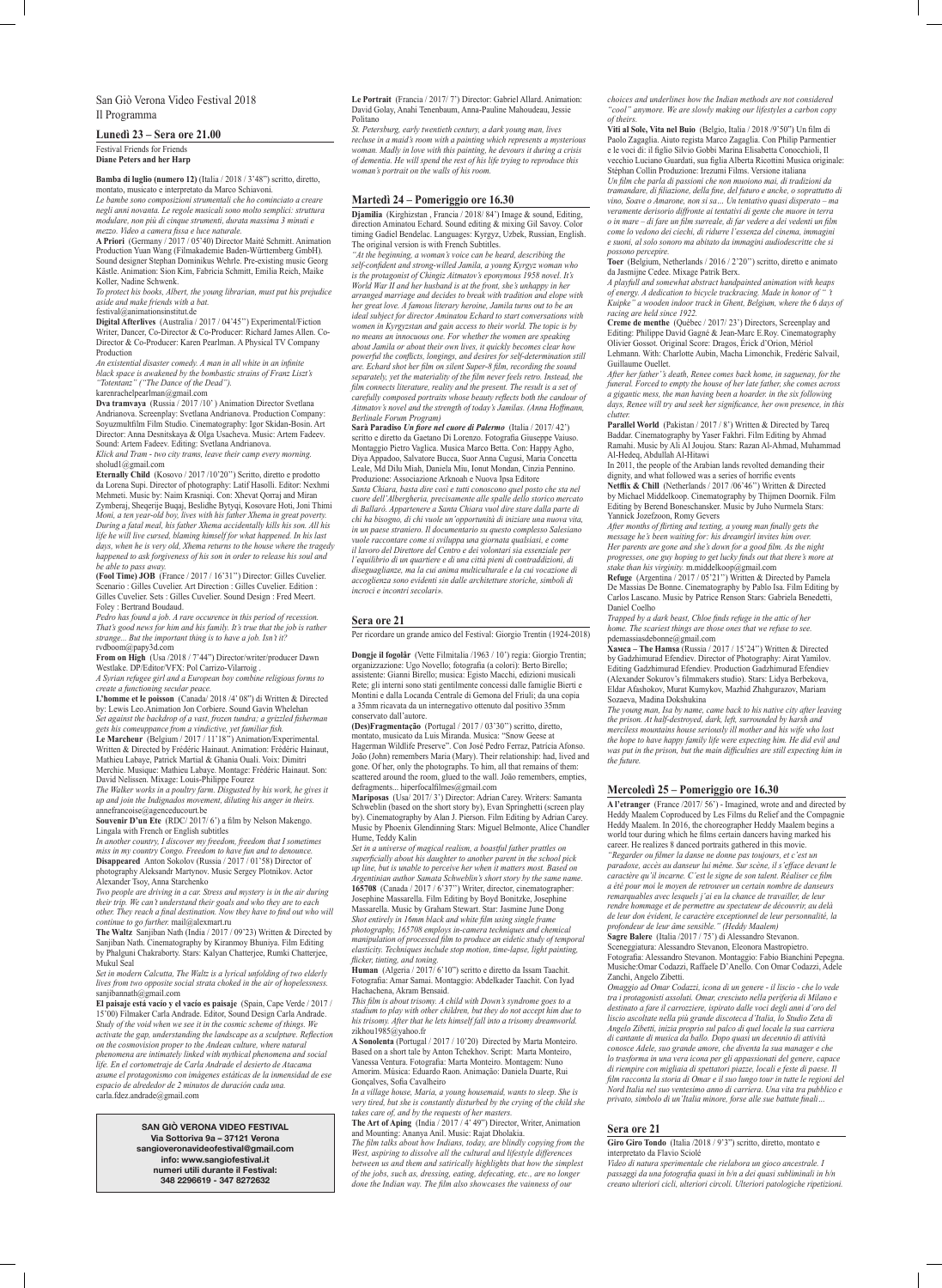**A Single Life** (Netherlands / 2014 / 02'15) Written & Directed by Job Roggeveen, Joris Oprins, Marieke Blaauw. Musica: Happy Camper. *The film is about a young woman, Pia, who receives a mysterious 45 rpm record and discovers that she can travel through time to different stages of her life when different parts of the record are played. The film does not feature any spoken dialogue though it does incorporate the titular song "A Single Life" by Happy Camper featuring Pien Feith. According to Oprins, the film took three months to make and was originally inspired by an incident where a record skipped while being played The duration of the film was limited because the film was originally intended to be screened at movie theaters prior to the showing of feature-length films. It was nominated for the Academy Award for Best Animated Short Film at the 87th Academy Awards* **Ghost** (China, Hong Kong / 2017 / 06'50'') Written, Directed, Animation by Ka Yin Lee

*This is a story about the daily routine of a man, who is sick of being part of the city. All he wants is to get back home.* info@jobjorisenmarieke.nl

**La bataille de San Romano** (Svizzera **/**2017 / 2'25'') Direction & Production: Georges Schwizgebel. Music & Sound design: Judith Gruber-Stitzer.

*"A movement within a painting, which begins with the savagery of a battle and comes to a halt in a rendition of a masterpiece of the 15th Century; The Battle of San Romano by Paolo Uccello (1397-1475) It's the first classical painting that caught my attention when I was young and as yet, knew very little about art history. I bought a reproduction of this painting at the Uffizi Gallery in Florence, which I have kept to this day". Georges Schwizgebel*

**The End of Time** (Cuba, United States / 2017 / 05'24'') Written & Directed by Milcho Manchevski. Cinematography by Alain López Martínez. Film Editing by Kristina Pozenel. Music by Igor Vasilev Novogradska. Stars: Maidolis Herrera Capote, Jairol Calderon, Dixan Vazquez

*The End of Time highlights that one moment on a regular, unassuming Tuesday when you realize that the time has stopped and the universe has been sucked into a single grain of rice.*

info@manchevski.com

**Rreze / Ray** (Kosovo /2018 /12') Written & Directed by Lorena Sopi. Writers: Rreze Abdullahu (story), Lorena Sopi. Cinematography by Besnik Hasolli. Music by Mendi Mengjiqi. Stars: Aurita Agushi, Agron Shala, Beslidhje Bytyqi

*On the ninth birthday, during the 1999 war, Rreze Abdullahu has written the Diary of Fear. In that significant day, she didn't except any gifts or any birthday-party. She had only one wish: She didn't want to die. That day, Rreze/Ray/ went towards the Serbian soldier who was guarded the area and said to him: Today, it is my birthday, and I don't want to die!...I just want to be alive. The soldier began to cry. Rreze got stoned, she thought the soldiers never cry. Eighteen years later, upon the ruins of the past, Rreze appears in desperation with the world that doesn't appear to be any better. This film has been based upon the true Diary of Rreze Adbullahu.*

**Trials** (Bulgaria /2017/ 12'45") Written & Directed by Lyubomir Pechev. Cinematography by Petko Lungov. Edit Bogomil Georgev. Producer Milena Kaleva, Alexander Kenanov, Yariv Lerner. Stars: He Leonid Yovchev, She Iva Yankulova, Mask Antoni Davidov, Boy 1 Alexander Mihaylov, Boy 2 Antoni Ivanov.

*Victor wakes up in a parking lot with a plastic bag on his head. A beautiful girl is sitting on a chair in the distance. One by one, he makes small steps to reach her. People are observing the situation. He has to be careful not to wake up the creature*

**Jusqu'a l'amour** (Afghanistan, Albania / 2017 /9') Written & Directed by Seyyed Hussein Mousavi

*It's about a filmmaker in a difficult circumstance before shooting her short film. She has her screenplay with her and due to the situation, she has to destroy the screenplay.*

**Reverse** (Taiwan, Malaysia, China / 2017 / 03'07") Director Hsin-Tun Tsai. Script: Kuan-Yu Wang. Animation: Si-Quing Lin. Editing: Hom-Lan Tee. Music: Si-Quing Lin

*Human behavior and environmental changes are closely related; some times we are unaware that our behavior are causes environmental damage. We have taken nature for granted, wasted the resources of the earth and cut down the forests for daily commodities. Can we ignore our responsibility towards our environment?*

huiching0903@gmail.com

**The Hobbyist** (Usa / 2016 / 8' 37") Written & Directed by: George Vatistas. Writers: Fredric Brown (story), George Vatistas. Cinematography by Ryan De Franco. Film Editing by Adrian Carey. Music by Robert Eletto Stars: C.J. Gelfand, Teddy Kalin, Daniel Mitura Produced by: David E. Munz-Maire.

*A seemingly ordinary man seeks out a sagacious druggist in search of an undetectable poison, but winds up getting more than he bargained for.*

**Song X** (Thailand / 2017 / 20') Written & Directed by Pathompon Mont Tesprateep. Cinematography Chukiat Wongsuwan. Editing Mont Tesprateep. Sound Chalermrat Kaweewattana. Stars: Jumphol Siriin, Suphisara Kittikunarak

*A group of teenagers conducts a cremation ceremony for a man who is entering the afterlife while still being sought by the military for deserting. Shot on expired black-and-white film stock, the deteriorating image surface echoes life fading away in this tribute to the director's friend.*

**An Island** (Ireland/ 2017/ 13') Directed by Rory Byrne. Written by Rory Byrne and Alan Holly. Producer: Ciaràn Deeney. Animators: Alan Holly and Anita Gaughan. Colourist: Aoife Balfe. Music: Sean Byrne. Art director: Ronan McMeel

*A solitary man sets out to conquer an isolated island* **Élégie Nocturne** (Quebec/ 2015/ 10'20") Written and directed by: Éric Falardeau. Cinematography Luc Desjardins. DA: Véronique Poirier, Fauve Paradis. Sound: Jasee Deeh Pitre. Editing: Benoit Lemire Music: Charles Maheu. Stars: Emile Beaudry, Karine Picard, Alex Belanger. *Cold winter nights. A man is searching for his lost love. A poem to past loves and a nostalgic tribute to erotic films of the nineties.* **State of Emergency Motherfucker** (Belgio /2017/5'34") Written and directed by Sébastien Petretti. Cinematography: Piet Deyaert. Sound Design: Christophe Loerke. Stars: Yassine Fadel, Ilias Benalouane *This is the story of two young guys without any trouble who just want to «screw» without being disturbed. «State of Emergency motherfucker» is a surrealistic comedy that depicts a society where police violence* 

*and invasion of privacy are daily routine, normal, tedious. The victims themselves are used to it. Even the police is used to it! Every day, they get back at it. Samy and Mehdi aren't even paying attention to it anymore… the viewer neither. The real question of the movie is to finally discover if Samy did get some on the night of Valentine's*

#### **Giovedì 26 – Pomeriggio ore 16.30**

#### *Eventi speciali fuori concorso*

**Vedo Rosso "Anni '70 tra storia e memoria degli italiani d'Istria"**  (Italia/ 2012/ 50') scritto e diretto da Sabrina Benussi. Fotografia Giuliano De Monte. Montaggio Martin De Bernardi Slavic. Musiche Carlo Boccadoro. Con: Elsa Rapisarda, Mariangela Bruna *"Il documentario nasce dal desiderio, a lungo coltivato, di raccontare una pagina di una storia di/al confine complessa e misconosciuta nonostante la sua collocazione geografica vicina … In questo progetto si vuole infatti, contribuire a tratteggiare la vita della comunità italiana in Istria negli anni '70 fino alla morte di Tito nel 1980; in particolare è sul vissuto dei bambini e adolescenti della comunità italiana … il loro sguardo ci riporterà nell'Istria della Jugoslavia, l'Istria rossa del Maresciallo Tito. Il lavoro intende mettere in luce l'interazione tra il progetto di formazione della gioventù socialista messo in atto attraverso gli strumenti dell'educazione, i mass media e la memoria dei soggetti coinvolti, focalizzando l'attenzione su un segmento generazionale ben definito: la generazione nata negli anni '60, cioè i figli e/o nipoti dei "rimasti", ovvero degli italiani che alla fine del secondo conflitto mondiale… non intrapresero la strada dell'esodo … La generazione che noi tratteremo non si è assolutamente analizzata … Si tratta di persone che vissero gli anni '70 come bambini, ragazzi, studenti della scuola dell'obbligo, e la cui iniziazione ideologica passava attraverso la formazione dei pionieri, la gioventù socialista fino all'eventuale inquadramento nella Lega dei comunisti. Allo stesso* 

*tempo, era la prima generazione ampiamente 'televisiva', spettatrice sia delle trasmissioni di Tele Capodistria che delle trasmissioni della Rai…"* **La guerra del maiale** (Argentina,Italia/ 2014/ 99') di David Maria

Putortì dal romanzo "Diario de la Guerra del Cerdo" di Adolfo Bioy Casares. Sceneggiatura di: David Maria Putortì, con la collaborazione di Rafael Azcona e Pietro Piovani. Fotografia Diego Poleri. Montaggio Letizia Caudullo Musica Juan Pablo De Mendonça. Con Víctor Laplace, Arturo Goetz, Ricardo Merkin, Roberto Castro, Tony Villas, Vera Carnevale, Julio Lopez.

*La comune e retorica convinzione che l'uomo, invecchiando, finisca per maturare serenità e saggezza, migliorando così il proprio essere fino a divenire persino più buono, è falsa. L'essere umano, una volta superato l'acme della propria esistenza, comincia l'inesorabile e inevitabile discesa verso la morte e in questo lento e spaventoso diminuire, la paura cresce dominandolo, trasformandolo, rendendolo vulnerabile, egoista e vigliacco. Il paradosso vuole che siano proprio questi uomini a concentrare nelle loro mani privilegi e poteri, tutti i poteri, da quello politico a quello economico, poteri ai quali altri giovani uomini, impazienti di sostituirli, avidamente anelano. A questa semplice e cruda riflessione e all'atavico, inevitabile e ciclico conflitto tra le generazioni è ispirato il film, adattamento dell'enorme successo editoriale dello scrittore argentino Adolfo Bioy Casares.*

#### **Sera ore 21**

Festival Friends for Friends **I Semi Acustici e I Pitochi di Berto**

**Guarda Dada** (Italia /2018 /4'30") scritto, diretto, montato e interpretato da Flavio Sciolé

*Guarda da, guar da da, dada, guarda da che pulpito viene la predica. Omaggio al dadaismo.*

**Counterfeit Kunkoo** (India / 2017 / 15'00) Written and directed by Reema Sengupta. Cinematography by Harshvir Oberai. Film Editing by Reema Sengupta. Music by Shivba Pratishthan Kalamboli, Arjun Nair Stars: Kani Kusruti, Vijay Varma.

*"In a city that houses millions, Smita finds herself fighting beasts of a different kind as she discovers a strange pre-requisite to renting a house in middle-class Mumbai. She would make an ideal tenant - except for one glaring flaw. She is a middle-class Indian woman without a husband. An intimate perspective on the 'ideal Indian female' in urban India". Reema Sengupta*

**A Boat** (Poland, Mexico / 2017 / 11'30) Written and directed by Gabriel Herrera Torres. Cinematography Michael Dymek. Edit by Kacper Plawgo & Gabriel Herrera.

*A playful portrait of a group of men trying to build an impossible object* obagherreratorres@gmail.com

**Les Fantômes de Bâmiyân** (France, Afghanistan / 2017 / 29'40)

Written and directed by Patrick Pleutin. Cinematography Patrick Pleutin, Mohammad Mehdi Zafari. Edit by Reza Serkanian. Music by Fady Zakar.

*Ali returns to his village in the Bamiyan Valley in Afghanistan where the giant Buddhas were destroyed by the Taliban in 2001. Ali walks through the caves and empty niches with a glass plate on his head in an attempt to capture the ghostly traces of these missing sculptures* patrick.pleutin@gmail.com

**La Vaca** (Colombia / 2017 / 13'09'') Written and directed by Juan Jiménez. Cinematography Melissa González. Edit by Gabriel Muelle. *Between fluids and placenta, a cow can give birth to her calf, then teach her to walk, graze and nurse. One cold morning, a human appears and takes them out. The cow tries to put up resistance, but the effort is useless and now her destiny will be much worse.* esnauj.j@gmail.com **Chateau Sauvignon: terroir** (Usa /2016 /13') Writer/Director / Producer/ Editor David E. Munz-Maire. Cinematography by Oliver Anderson. Music by Robert Eletto Stars: Michael Lorz, Sean Weil, Anthony Del Negro.

*"Chateau Sauvignon: terroir" follows the isolated adolescent son of a storied vintner family who finds himself torn between obeying his father's callous restrictions and preventing his ailing mother from deteriorating further. When a doting woman and her indifferent son arrive seeking a tasting and tour of the winery, Nicolas sees an opportunity to help care for his mother, as well as prove his worth to his choleric father.* 

**Bang Bang** (Australia, Turkey / 2017 / 06'21'') Written and directed by Gulsum Guler Ozen. Film Editing by Gulsum Guler Ozen. Star: Ilkay Eren

*In an old room, a woman is fixing her torn childhood pictures. After a while, a man approaches her to have sex.* gulsumgulerozen@gmail.com

#### **Venerdì 27 – Pomeriggio ore 16.30**

Per non dimenticare il '68

**Farbtest: Rot** Bundesrepublik Deutschland (BRD) 1968 Displaytitel: Farbtest. Die Rote Fahne Alternativtitel: Farbtest.1 Regie Conradt, Gerd DarstellerIn / Rolle Beringer, Johannes Blessmann, Manfred, Conradt, Gerd

*Cortometraggio del 68: una staffetta di studenti che portano una bandiera rossa attraverso Berlino (Ovest) presente come istallazione a Dokumenta e rielaborato in diverse versioni, per esempio in Cina nel 2015*

*A red flag is carried through the busy streets of Berlin by a team of relay runners. The relay, in which a total of 15 individuals take part, begins in Schloßstraße in the district of Steglitz. Among the runners and flag bearers are Thomas Mitscherlich, Holger Meins and Gerd Conradt. The procession takes Rheinstraße, Hauptstraße and Dominicusstraße en route to its final destination in Berlin-Schöneberg. Under the astonished eyes of passers-by, the final runner raises the red flag on the balcony of the city hall building, the seat of the government of West Berlin.. Un gesto che poi venne ripreso e copiato dal nostro defunto amico Sirio Luginbühl e presentato a questo festival.*

**Starbuck** Director: Gerd Conradt Writers: Gerd Conradt, Hartmut Jahn. Cinematography by Armin Fausten, Steffen Grossmann, Hans Rombach , Philipp Virus Stars: Michael Ballhaus, Suzanne Beyeler, Manfred Blessmann. Film Editing by Nelia Ibeh Music by Lars Löhn *Lungometraggio (90 min.) su Holger Meins, compagno di scuola di Conradt all´accademia Cine-TV di Berlino, gran cineasta, entrato nella RAF, arrestato assieme a Andreas Baader e morto di sciopero della fame all´età di 33 anni (nel 1974) "Starbuck", the name of the navigator from the book Moby Dick, was also the undercover alias of Holger Meins (1941-1974), the navigator of the Baader-Meinhof group. A documentary about a young man who died at the age of 33 as a result of a hunger strike in prison.*

#### **Sera ore 21**

**"Storie di terre e d'acqua: Adige Etsch"** (Italia / 2018 /76') Soggetto, Fotografia, Montaggio, Regia Vittorio Curzel. Musiche Originali Dante Borsetto, Suono Christian Marchi, Computer Grafica Stefano Benedetti; Produzione Chorus FilmFactory. Con Heidi Pixner, Musikkapelle Tschengls, Dante Borsetto, Zoe Pia, Maria Vicentini, Glauco Benedetti, Antonio Vedovato, Quartetto Maffei, Gruppo fisarmoniche della Scuola Musicale dei Quattro Vicariati, Gernot e Bernadette Niederfriniger, Revensch; Voce Narrante: Denis Fontanari.

*Un cammino lungo le rive dell'Adige, dalla foce, nel parco del Delta del Po, alle sorgenti nei pressi del Passo Resia, attraversando paesaggi, culture e lingue diverse. Secondo fiume in Italia (410 km), un tempo navigabile dal mare fino alle soglie di Bolzano, l'Adige collega il mondo culturale italiano con quello tedesco. Oltre che per l'irrigazione delle campagne, da cui si ricavano vini e produzioni agroalimentari di pregio, le sue acque vengono utilizzate per la produzione di energia. Devastanti inondazioni e grandi opere di bonifica hanno scritto la storia del fiume, con le sue città e borghi. La voce narrante si intreccia con le performance di musicisti che testimoniano il riferimento alle tradizioni locali e l'apertura cosmopolita di una parte vitale d'Europa, fra nord e sud, oriente e occidente.*

**SAN GIÒ VERONA VIDEO FESTIVAL 2018 anno 24** Cineclub Verona Società di Cultura fondata nel 1935

*presenta con il patrocinio e la collaborazione del Comune di Verona Assessorato allo Sport e Tempo Libero Consorzio Europa – Interporto Quadrante Europa*

**SAN GIÒ VERONA VIDEO FESTIVAL 2018 XXIV RASSEGNA INTERNAZIONALE DI PRODUZIONI DIGITALI E ALTRE IMMAGINI Verona 23-27 Luglio 2018**

*Fondatore e direttore:* Ugo Brusaporco *Presidente Cineclub Verona:* Michael Benson *Consulenti del direttore:* Carlo Rossi, Sami Gharib.

*Eventi:* Maurizio Grassi, Gianni Gastaldello. *Tecnologie e sistemi informativi:* Silvio Castagna.

*Fotografo:* Agostino Scaglia.

*Logistica:* Giuseppe Genovese.

*Sono con noi:* Nicola Marcolongo del Sottoriva 23, Michela Melchiori e Franco Sgambelluri dell'Osteria di Sottoriva, Annalisa del Carro Armato, Marco della Vecchia Fontanina, Davide di Verona Antica, Valentina della Pizzeria da Gianni SGL.

*I premi del San Giò Verona Video Festival sono opera dell'artista Mauro Nicolini: "Movimenti".* Acrilici e resine naturali su tela. Un'opera di grande impatto emozionale anche al tatto, in una ricerca che conferma la particolarità del tocco di un artista mai banale.

*Premi Speciali:* Soave Ways - del Consorzio per la tutela del Soave e del Consorzio per la tutela del Monte Veronese Dop, per il video che meglio esprime la soavità della vita. Premio Mario Dall'Argine - al personaggio internazionale che più si adopera alla diffusione della cultura cinematografica. Premio "Dino Coltro" al video che meglio esprime i valori della tradizione, Premio "Fevoss" - al video che meglio esprime i valori della solidarietà. Premio "Abbas Kiarostami, l'undicesima stella" al film che meglio sa raccontare il nuovo cinema d'autore, questo premio è assegnato dal Cineclub Verona e da Tenstar Comunity.